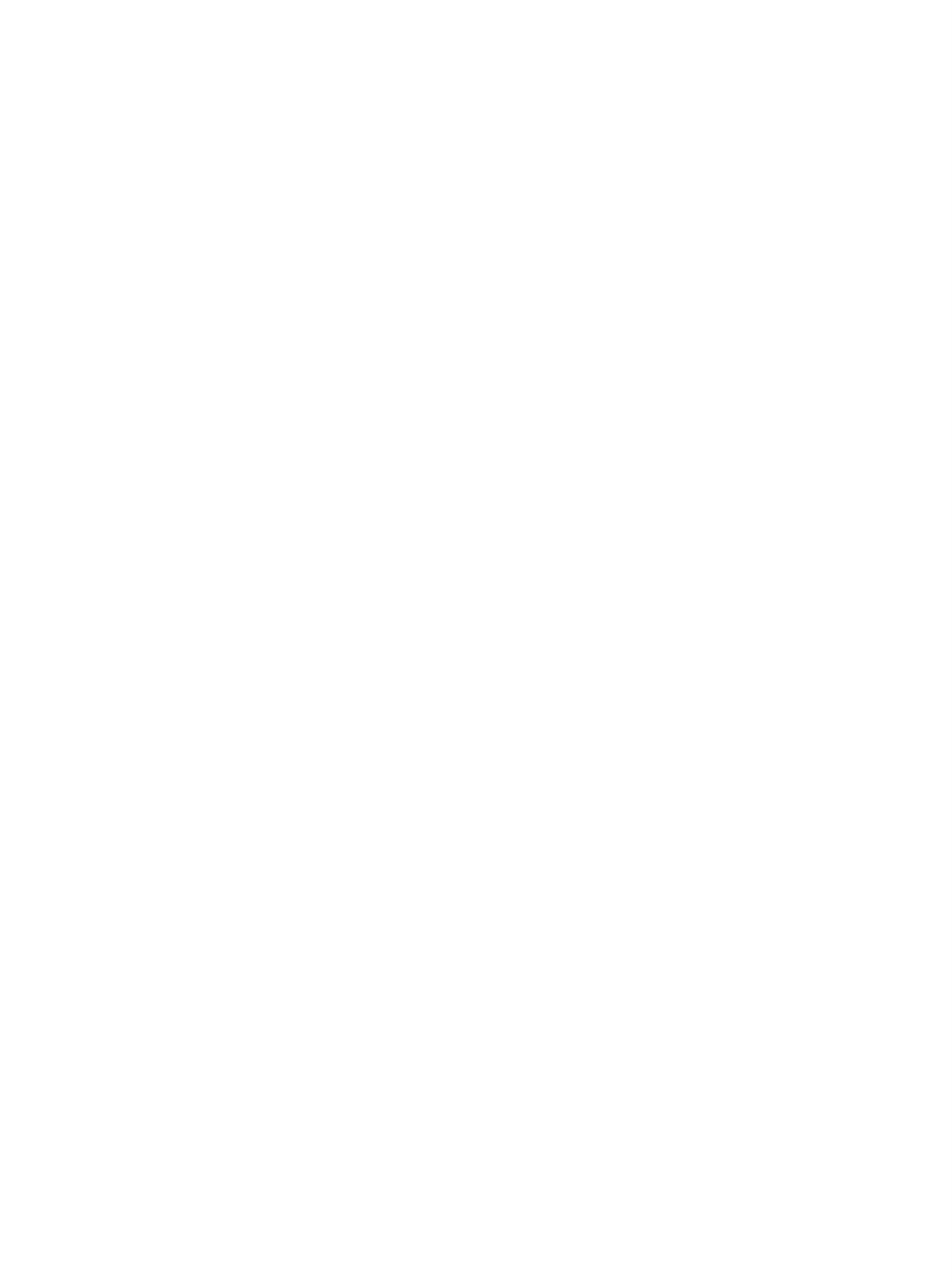

*R('('.* ~()()1. >-",'lIn: *Inciia* : 111(Part-2) : 61-66,2011

# COLLEMBOLA (HEXAPODA) FROM BIBHUTI BHUSHAN WILD LIFE SANCTUARY, PARMADAN, NORTH 24 PGS, WEST BENGAL.

# G P. MANDAL

*Zoological Sun'ey of India, M Block, New Alipore, Kolkata 700053*  E-mail: gpmandal.zsi@gmail.com

# **INTRODUCTION**

The collembolans commonly called "spring-tails" arc small. cntognathous, wingless hexapods possessing a spring-like forked jumping organ, the furcula underneath the fourth abdominal segment. They are minute in size (less than  $6 \text{ mm}$  in length); antennae primarily with 4 segments. The presence of antennae and absence of cerci distinguish them from the other cntognathous hcxapods. The collembolans have very diverse distribution occurring in all Zoo-geographical regions of the world inhabiting a wide range of ecological nichc and climate. They are prevalent in almost all kind of situations, in mosses, under stones, caves, in ant and termite nests, surface of lakes and ponds even in the intertidal zone. Some species viz, the snowflea, *Hypogastrura nivicola* live permanently on glacier or snow fields. The greatest diversity and density are seen in soil rich organic matter. There are about 8000 species described worldwide (Frans Jancsscns. 2011) and from India 299 species under 103 genera of 19 subfamilies and 18 families were reported (MandaI. 2010).

This was the first consolidated report of Collembolan fauna from Bhibhuti Bhushan Wild life Sanctuary, Pannadan, North 24 pgs, West Bengal. The present analysis of the composition of the species of Collembola is based on a collection made by Apterygota section of Zoological Survey of India during 2007-2010 from Bhibhuti Bhushan Wild life Sanctuary. The work also provides key to families, genera and species, The classi ficaton followed in the present' study is after Christiansen, K.A and Bellinger, P. (1998).

# TAXONOMIC STUDIES Order COLLEMBOLA Key to Families of COLLEMBOLA

1. Body linear; at least first 4 abdominal segments dorsally separated by membranes lacking setae,

|    | or furcula rudimentary or absent (Suborder                                                                                                                                                             |
|----|--------------------------------------------------------------------------------------------------------------------------------------------------------------------------------------------------------|
|    | Body globular; first 4 abdominal segments fused<br>dorsally; furcula always well developed (Buborder-                                                                                                  |
| 2. | First thoracic segments distinct with dorsal setae                                                                                                                                                     |
|    | First thoracic segment frequently indistinct without<br>dorsal setae (Section-Entomobryomorpha)  4                                                                                                     |
| 3. | Pseudo-ocelli present, at least on antennal base<br>or dorsum of fifth abdominal Segment                                                                                                               |
|    | Pseudo-ocelli absent Hypogastruridae                                                                                                                                                                   |
| 4. | Mucro hairy; fourth antennal segment shorter than<br>third; body scaled (first instar juveniles lack all<br>these characters except of at least some species<br>Entomobryidea (Subfamily Tomoccerinae) |
|    |                                                                                                                                                                                                        |
|    | Mucro with at most 1-2 setae; fourth antennal<br>segment at least as long as third; scales present                                                                                                     |
| 5. | Dentes with dentate spines; mucro subequal in<br>Entomobryidae (Subfamily Oncopodurinae)                                                                                                               |
|    | Dental spine simple (rarely) or absent; mucro                                                                                                                                                          |
| 6. | Post antennal organ present, or absent, and setae<br>at most unilaterally ciliate  Isotomidae                                                                                                          |
|    | Post antennal organ absent; some setae                                                                                                                                                                 |
| 7. | Dens dorsally crenulate and curving upward,<br>Entomobryidae (Subfamily Entomobryinae)                                                                                                                 |
|    | Dens not crenulate, straight and usually forming a                                                                                                                                                     |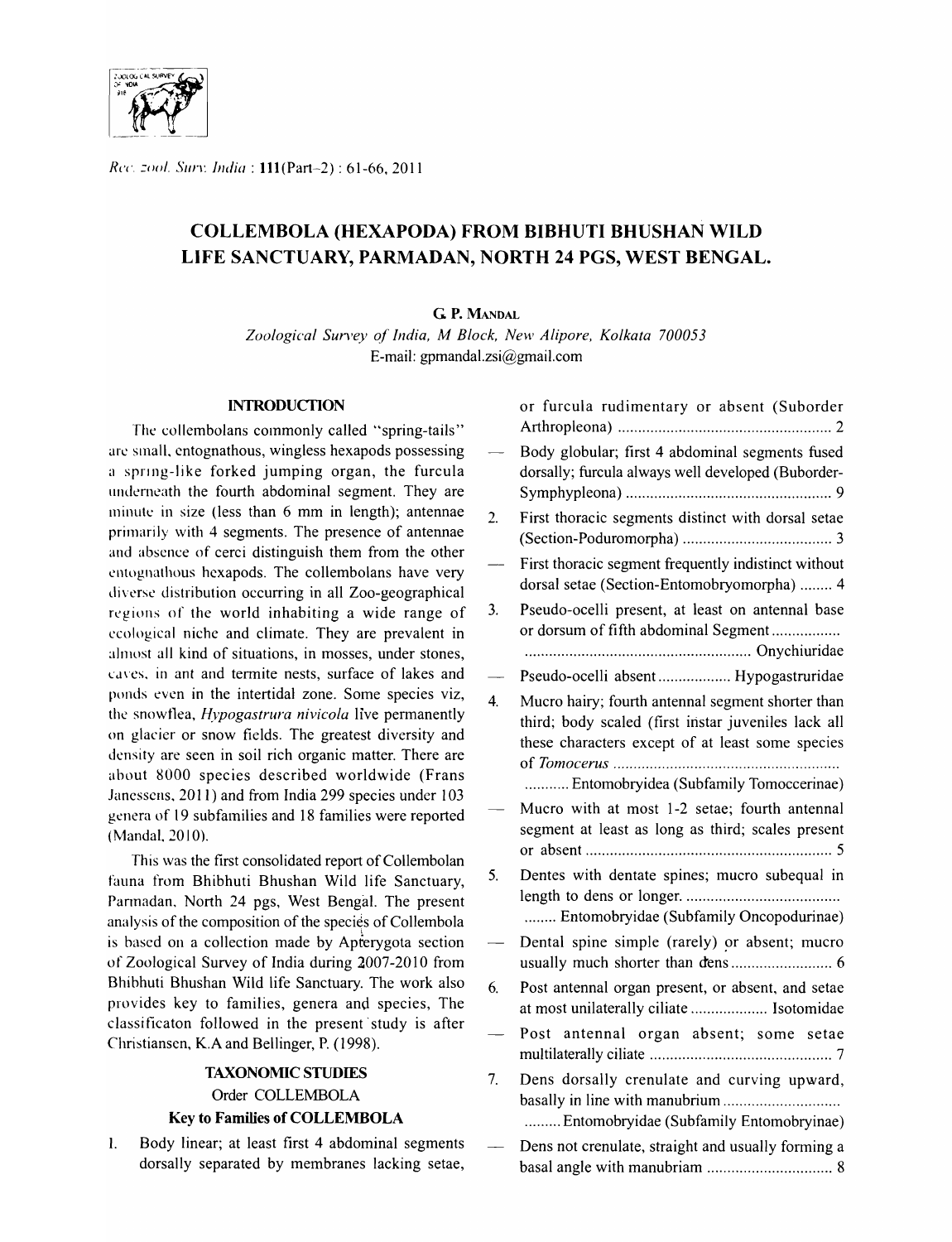- 8. Eyes and pigment absent; dens with large dorsal scales and without apical lobe ............................ . .......... Entomobryidae (Subfamily Cyphoderinae)
- Eyes and pigment present; dens without dorsal scales and with apical lobe ................................. . .. , .......... Entomobryidae (Subfamily Paronellinae)
- 9. Antenae shorter than head; eyes absent ........... . ................................................................ Neelidae
- Antenae longer than head, or at least  $1+1$  eyes (sometimes unpigmented) ................ Sminthuridae

# Family HYPOGASTRURIDAE

This group of genera may be best recognized by thye absence of true pseudocelli and simplicity of sense organ of third antennal segment.

### Key to Subfamilies of HYPOGASTRURIDAE

Mandible with a basal molar plate ...................... . ................................................... Hypogastrurinae

Mandible without a molar plate or absent ........... ............................................................ Neanurinae

### Key to genera of Hypogastrurinae

- 1. Postantennal organ absent ...................... *Xenylla*  Postantennal organ present ............................... 2
- 2. Eyes present and without lamellate unguiculus .. ....................................................... *Hypogastrura*

Eyes present and with lamellate unguiculus ....... .

..................................................... *Ceratophysella* 

Genus I. *Xenylla* Tullberg, 1969

# *1. Xenylla obscura* Imms

*1912. Xenylla obscura* Imms, *Proc. Zool. Soc. London: 80-* 125.

*Diagnosis:* Body length 1.4 mm; elongate in shape; colour indigo-blue, segmental margins and ventral side pale. Antennal segment ratio as 10 : 12 : 12 : 14. P.A.O. absent; unguis carinate without lateral teeth but with 1, 1, 1 inner tooth near the apex; unguiculus absent. Ventral tube with 4+4 setae. Tenent hair, 2, 2, 2 very long and capitate at the end. Dentes and mucro separated, mucro short, thick about half as long as dens; dens with two long simple posterior setae.

*Material examined* : B.B.W.L. Sanct, Parmadan, North 24 Pgs. dist. 22.i.2008, colI. G.P. MandaI, 14exs

*Distribution:* INDIA: West Bengal, Uttar Pradesh Arunachal, Manipur, Mizoram and Nagaland.

# Family ONYCHIURIDAE

This family is characterized by the presence of pseudocelli on the head and trunk, distinctive and usually complex sense organ on the third antennal

segment. Eyes are always absent and lacks pigment and of furcula. Body fonn and mouth part structure are in general as in Hypogastrurinae except in *Willemia* which differs in having the post antennal organ tubercles in a circle instead of in two parallel lines.

### Genus II. *Onychiurus* Gervais, 1841

## 2. **Onychiurus indicus** Choudhuri and Roy

1965. Onychiurus indicus Choudhuri and Roy, Rev. Ecol. *BioI. Sol.,* : 123-127.

*Diagnosis:* Colour creamy white. Cuticle uniformly finely granulated and marginal portion of each segment not clearly defined, and antennal base not differentiated from rest of head. Pseudocelli dorsally three at base of each antenna forming a triangle, two obliquely on hind margin of head, ventrally two ventral pseudocclli on either side of head. Antenna cylindrical and shorter than width of head, segment IV apically with a crecentic fold housing a small globular papilla; ratio of antennal segments I: II : III : IVas 3 : 4: 5: 10. P.A.O. with 8-12 small free or overlapping compound vesicles. Unguis untoothed; unguiculus without basal lamella. No furcula remnant visible.

*Material examined:* B.B.W.L. Sanct, Parmadan, North 24 pgs dist. 22.i.2008, colI. G.P. MandaI, 26 exs.

*Distribution:* INDIA: West Bengal.

# Family ISOTOMIDAE

This family includes Arthopleona with distinct antennal segments, mouth parts with well developed mandibular molar plate, pronotum reduced without setae and with a postantennal organ of a single tubercle. Unguis with a single inner margin. Abdominal segments III and IV similar in length lacking scales or 'flexed' setae.

# Key to genera of Isotomidae found in the B.B. W.L. Sanctuary

|                          | - P.A.O. absent  Isotomiella Bagnall                     |
|--------------------------|----------------------------------------------------------|
|                          |                                                          |
|                          |                                                          |
|                          | 3. Ocelli $3 + 3$ , mucro with small apical and large    |
|                          |                                                          |
|                          | — Ocelli $5 + 5$ , Mucro distinctly separated from dens, |
|                          | fifth & sixth abdominal segment fused                    |
|                          |                                                          |
|                          | 4. Dental crenulation absent. Eyes $8 + 8$ , Manubrium   |
|                          | dorsally with dorsal scattered seta                      |
|                          |                                                          |
| $\overline{\phantom{0}}$ | Dentes with 20 rather strong setae in 3 longitudinal     |
|                          |                                                          |
|                          |                                                          |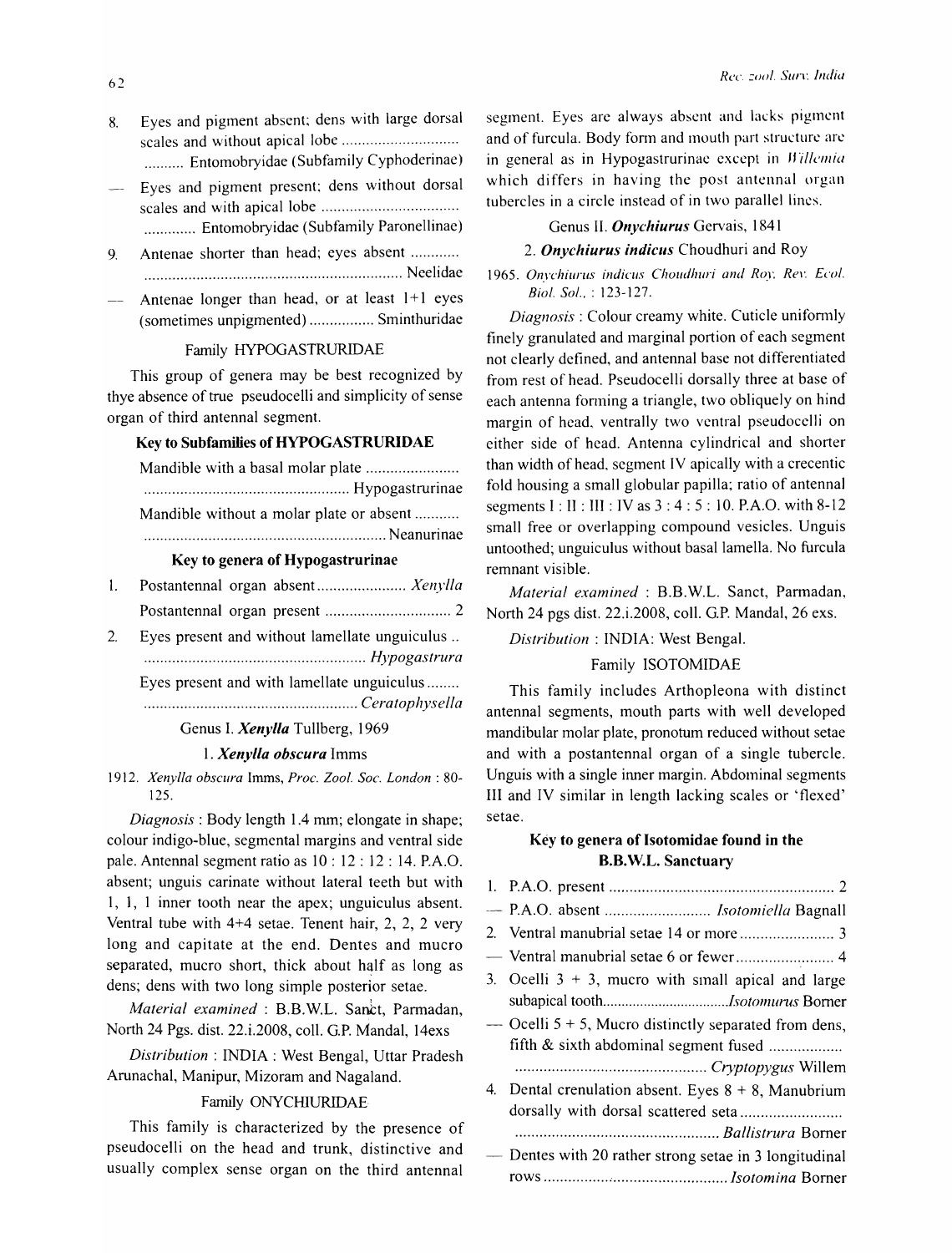#### Genus III. *Isotomurus* Borner, 1903

# 3. Isotomurus balteatus (Reuter)

- 1876. Isotoma balteatus Reuter, Med. Soc. Fauna et. Flora. Fenn., 1:82.
- 1963. Isotomurus balteatus (Reuter) Yosii, Contr. Biol. Lab. Kvoto, Univ., 15: 4.

*Diagnosis*: Colour with a deep violet pigment appearing black which form distinct transeverse band on the anterior margin of tergities. Antennal ratio is  $10 : 15 : 16 : 26$ . Ant. IV with short subapical sense rods. P.A.O as large as anterior occllus. Ocelli  $8 + 8$ . Furcula large. Dens distinctly annulated with dorsal side; muero with a small apical, 2 large subapical and large external lateral teeth.

Material examined: B.B.W.L.Sanct, Parmadan, North 24 pgs dist. 25.vi.2008, coll. G.P. Mandal, 14 exs.

Distribution: INDIA: West Bengal, Arunachal, Manipur, Orissa and Tripura, COSMOPOLITAN.

### Genus IV. *Isotomina* Borner, 1903

# 4. Isotomina thermophila (Axelson)

1900. Isotomina thermophila Axelson, Medd. Soc. Faun. et. Flora. Fenn., 26:113.

*Diagnosis*: Colour Uniformly gray. Eyes  $8 + 8$ . Antennae slightly dark, with pale extremities; ratio of antennal segments I-IV is 24 : 32 : 34 : 50; segment III with a pair of small sensory organ in a groove, segment IV with a low terminal bulbs and long, curving sensory setae sub-equal. PAO sub-equal, broadly elliptical; unguis carinate without tooth; unguiculus, triangular with a basal inner margin broad and swollen at the middle. Tenent hair absent. Furcula well developed but not reaching the ventral tube. Dentes ventrally with about 20 rather strong setae in 3 longitudinal rows. Mucro short, equally bidentate. Body length 0.7 mm.

Material examined: B.B.W.L. Sanct, Parmadan, North 24 Pgs. dist. 26.vi.2008, coll. G.P. Mandal, 12exs.

Description: INDIA: Sikkim, Arunachal Pradesh; WORLDWIDE.

#### Genus V. Isotomiella Bagnall, 1939

### 5. Isotomiella minor (Schaffer)

1898. Isotomiella minor Schaffer, Naturgesch., 64: 939-425.

Diagnosis: White in colour. Posterior face with  $2 + 2$  setae. Antennal segment I with a ventral sensory seta; ratio of antennal segments I-IV is  $5:5:8:10$ . Eyes and PAO absent. Legs without clubbed setae; unguis carinate, untoothed; unguiculus small, broad, about one half of unguis in length and untoothed. Ventral tube anteriorly with  $4 + 4$  setae in two rows.

Manubrium ventrally with  $5 + 5$  and dorsally with some 10 weak setae. Dentes indistinctly annulated with more than 40 ventral setae in three longitudinal rows and dorsal setae 6 weaksetae (basal 2, parabasal 2 and median 2). Body length 0.8 mm.

Material examined: B.B.W.L. Sanct, Parmadan, North 24 Pgs. dist. 13.viii.2008, coll. G.P. Mandal, 22exs.

Distribution: INDIA: West Bengal, Sikkim; WORLDWIDE.

# Genus VI. Cryptopygus Willem, 1902

# 6. Cryptopygus thermophilus Axelson

1900. Cryptopygus thermophilus Axelson, Medd. Soc. Fauna et. Flora. Fenn., 26 : 113; Stach.

Diagnosis: Colour generally dark brown with numerous pale spots. Eves  $8 + 8$ . Antennal segment IV without distinguishable seta. P.A.O about 3 times as long as the nearest eye. Unguis without lateral teeth but with a clear inner teeth; unguiculus tooth-less. Ventral tube with 2 basal posterior setae and  $4 + 4$ distal anterior setae. Manubrium 1/2-2/3 as long as dens, with  $1 + 1$  ventral setae dens with numerous dorsal crenulations,  $6 + 6$  dorsal setae, and about 20 ventral setae. Body length 1.2 mm.

Material examined : B.B.W.L. Sanct, Parmadan, North 24 Pgs. dist. 14. viii. 2008, coll. G.P. Mandal, 16exs.

Distribution: INDIA: West Bengal Manipur, Assam, Orissa; NORTH AMERICA, JAPAN.

#### Genus VII. Ballistrura Borner, 1906

### 7. Ballistrura bengalensis Yosii

1966. Ballistrura bengalensis Yosii, Kyoto Univ., Sci., Expd, to the Karakoram and Hindukush, 1955, 8: 333-405.

Diagnosis: Body length 0.8 mm. Colour uniformly reddish purple upon antennae and dorsal side of the body. Eyes 8+8, black. Antennae slightly longer than head, ratio of antennal segments  $7:12:16:25$ . PAO is broadly oblong. Unguis straight, not toothed; unguiculus triangular, tenent hairs 2, 2, 2. Ventral tube with  $3 + 3$  anterior and  $1 + 1$  posterior setae. Furcula well developed. Manubrium dorsally with numerous short scattered dorsal setae, ventral side smooth and without setae. Dentes not much taperied; mucro elongate, carinate ventrally and apically bidentate and equal with many ventral dental setae with no dental dorsal crenulations.

Material examined : West Bengal: B.B.W.L. Sanct, Parmadan, North 24 Pgs. dist. 14.viii.2008, Coll. G.P. Mandal, 15exs.

Distribution : INDIA: West Bengal.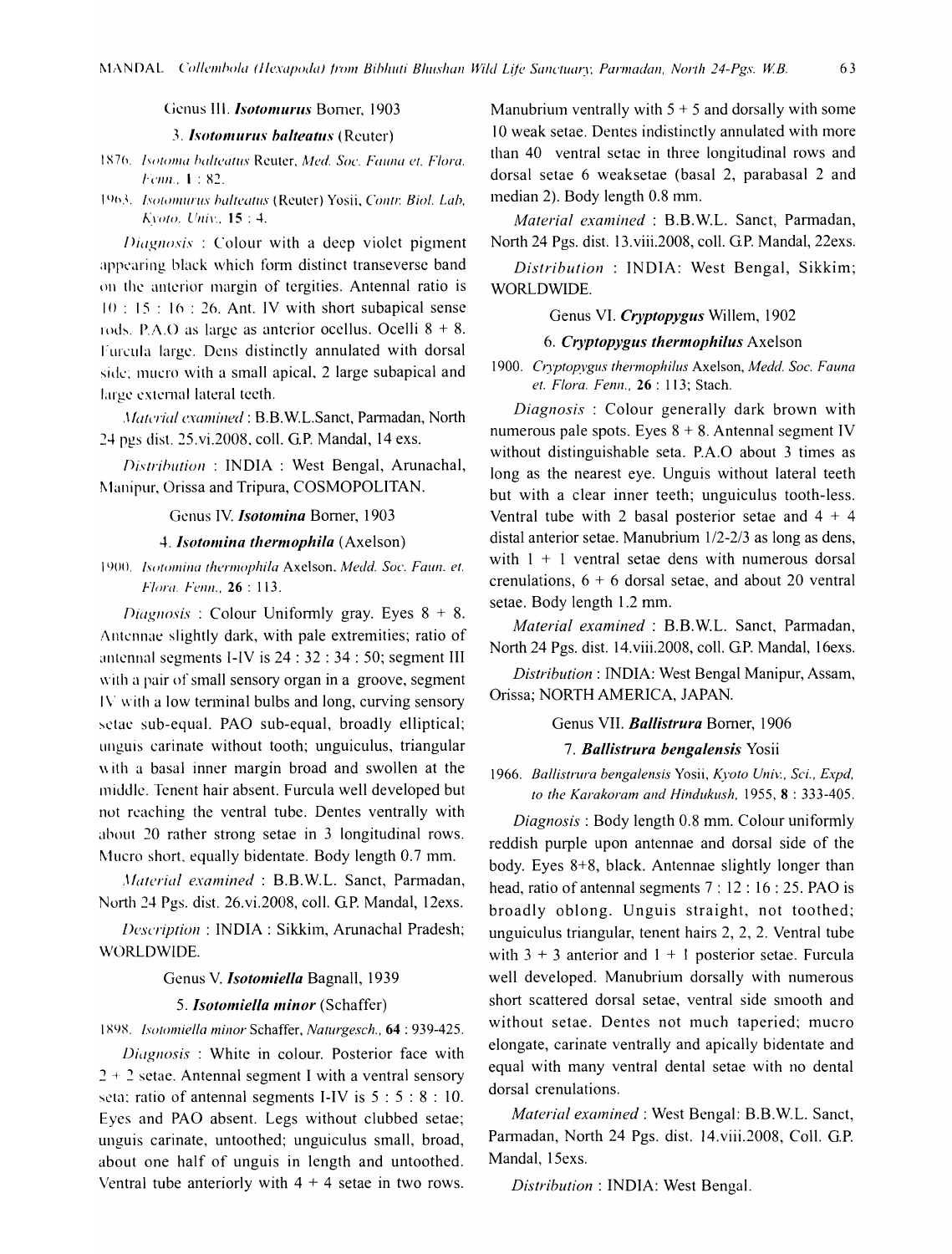# Family ENTOMOBRYIDAE

This family includes members of the Arthropleona charcterised by reduced prothorax, without setae and postantennal segment and with scales or multilateral ciliate setae on all trunk segments, trochanteral organ, a series of short differentiated setae on the inner surface of the trochanter, fourth abdominal segment of some species much longer than the third. Without postantennal organ. Unguis and unguiculus always well developed and the former has a characteristic lamellar structure in most subfamilies. Furcula always well developed; dens and mucro are characteristics of the different subfamilies. Sexual dimorphism little or absent.

# Subfamily ENTOMOBRYINAE

It is distinguished by dorsal crenulate dentes and the short hook-like or bidentate mucro. Body with hairs or scales or both, the chaetotaxy of head and trunk, and number of eyes.

# Key to genera of Entomobryinae found in the B.B. W.L. Sanctuary

- 1. Body with scales ................................................ 2
- Body without scales. Fourth abdominal segment at midline more than 3 times as long as the third . ......................................................... *Entomobrya*
- 2. Mucro falcate and eyes present .................. *Seira*
- Mucro bidentate and eyes 8 + 8 ..... *Lepidocyrtus*

# Genus VIII. *Lepidocyrtus* Bourlet, 1839

Subgenus *Ascocyrtus* Yosii, 1963

### *8. Lepidocyrtus (Ascocyrtus) magnificus* (Carpenter)

*1924. Lepidocyrtus magnificus* Carpenter, *Rec. Ind. Mus., Cal.,* 26 : 285-289.

*Diagnosis:* Body length 2.75 mm. Pale yellow in colour. Antenna twice as long as head, Antennal segments III and IV relatively short; ratio of antennal segments I-IV is 6 : 14 : 10 : 17. Mucro with the strong teeth. Mesonotum very prominent, four times as long as metanotum. Claw elongate, little curved with narrow internal lamella proximal and distal teeth. Manubrium somewhat longer than dentes; mucro relatively stout with strong teeth, the dorsal spine short. Fourth abdominal segment seven times as long as third. Spring half as long as body. The last abdominal segment dark violet.

*Material examined:* B.B.W.L. Sanct, Parmadan, North 24 Pgs. Dist. 19.xi.2008, colI. GP. MandaI, 22exs.

*Distribution:* INDIA : Arunachal, Manipur, Mizoram, Nagaland, Sikkim, Tripura and Uttar Pradesh.

*Else"where*  SINGAPUR, MALAYASIA. INDONESIA.

# Subgenus *Cinctocyrtus* Yosii, 1989

### 9. Lepidocyrtus (Cinctocyrtus) medius *(Schaeffer)*

1898. Lepidocyrtus medius Schaeffer, *Naturgesch.*, **64** : 393-425.

*Diagnosis:* Colour brownish white. Eyes black with a median spot between eyes. Eyes  $8 + 8$ . Antennae pigmented purple distally, segments without scales, segment I with denunded setae; ratio of antennal segments I-IV is 12 : 28 : 30 : 42. Ant/Head as 28 : 15. Ths .II is protruded considerably over the haed. Thoracic segments. II : III 15 : 7. Legs without scales at least on distal segments; unguis and tenent hair usual; unguiculus strongly truncate on its inner side. Furcula with mambrium. dens as 1 : 1. Manubrium is ventrally scaled and with  $3 + 3$  terminal setae. Dentes are normally with 4 rows of setae. Mucro with apical tooth elongated, anteapical tooth little smaller. Abdominal segments III : IV 1 : 3. Body length 1.5 mm.

*Material examined* : B.B.W.L. Sanct, Parmadan, North 24 Pgs. Dist. 20.xi.2008, colI. GP. MandaI, 10exs.

*Distribution:* INDIA: West Bengal, Uttar Pradesh, Manipur, Mizoram, Nagaland, Sikkim and Tripura.

*Elsewhere:* SINGAPUR and MALAYASIA.

# *10. Lepidocyrtus expioratorius* Carpenter

*1917. Lepidocyrtus exploratorius* Carpenter, *Rec. Ind. Mus., Calcutta,* 26 : 286.

*Diagnosis* : Body length 1.7mm, body colour unifonnly pale yellow, antennae deep violet and faint violet string on coxae. Relative length index of antennae as  $5: 7: 7: 11$ . Furcula nearly half as long as body; manubrium slightly larger than dentes; mucro relatively slender with prominent teeth, the dorsal spine elongate and acute.

*Material examined* : B.B.W.L. Sanct, Parmadan, North 24 Pgs. Dist 20.xi.2008, colI. G.P. MandaI, 26exs.

*Distribution:* INDIA: Meghalaya and West Bengal.

# Genus IX. *Seira* Lubbock, 1869

# II. *Seira indica* (Ritter)

- *1911. Callistocyrtus indicus* Ritter, *Naturhist. Hofmus. Wien.,*  24 : 379-398.
- *1966. Seira indica* Yosii, *Kyoto Univ. Sci. Exp.* 1955, 8 : 333-405.

*Diagnosis:* Body length 1.8 mm. Eyes 8 + 8. Body colour brownish with bluish pigments with yellowish brown pigments covering abdominal segments II, III, some spots of head and thoracic segment. II. Antennae